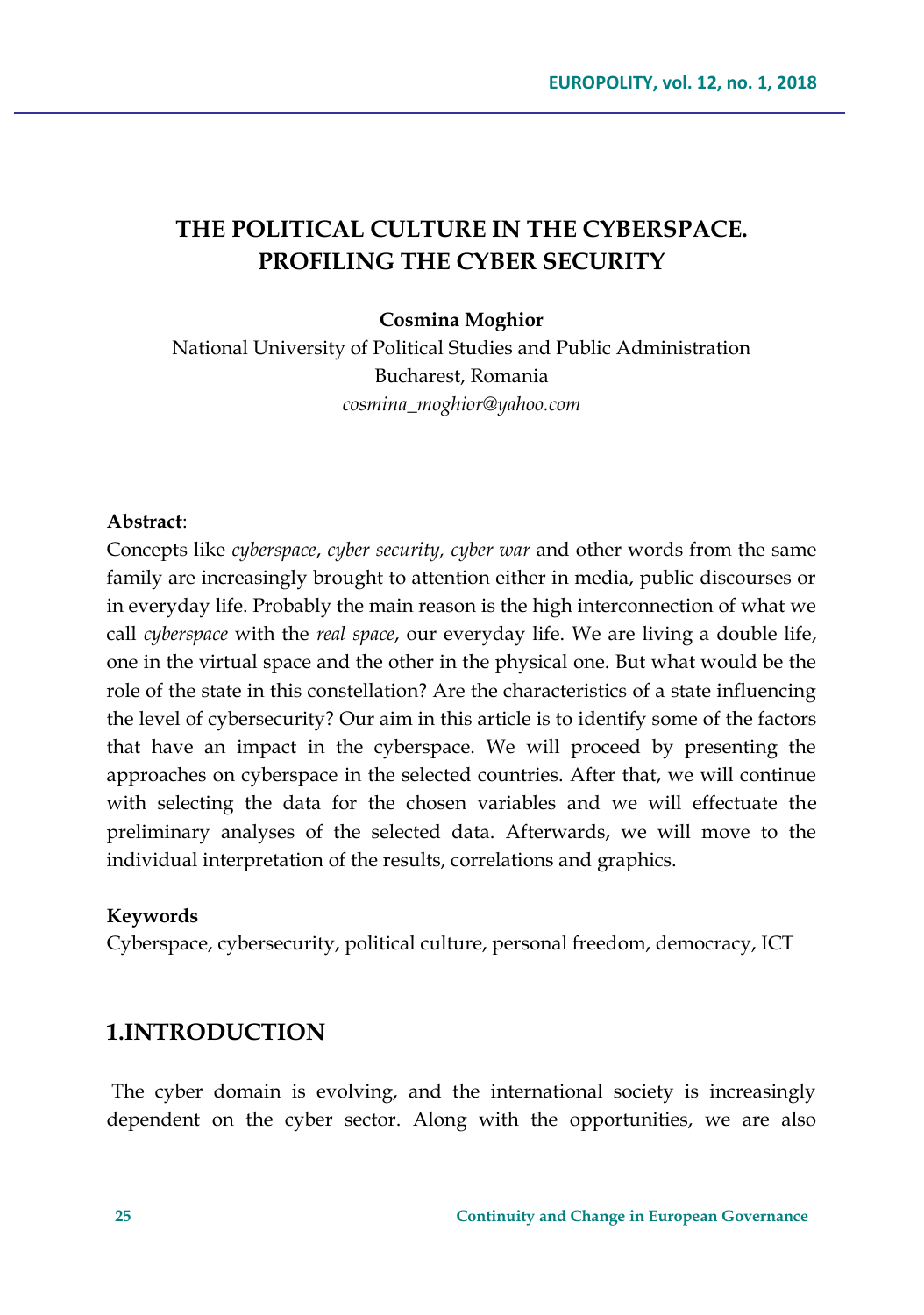witnessing the emergence of new security challenges in the cyberspace. The cyber-attacks can affect the targeted entities in a wide range of ways, from information leaks to physical damage. The importance of the cyberspace had been recognized by a great number of states by extending the security sector to the cyberspace. The states had become so dependent on the cyberspace that in some cases, the security cannot be viewed separately from the cyber security.

The concept *cyber security* tends to appear more and more often in the political discourses, media, academia and even in daily conversations. But what is the meaning of this concept? And what are the factors that are contributing to the cyber security? We are looking to answer to those questions in the present research through a comparative research, using statistics. We selected People's Republic of China, Netherlands and Russian Federation as subjects for the present research. In the first section of our research, we will focus on depicting the main characteristics of the cyber security strategies of the states that we chose as a reference for our study. In the second section we will develop the methodology of our research, where we will discuss in-depth on the variables selected for our study, the hypothesis, the processed, corroborated and analysed data, the primary statistical analyses and the graphics of correlation between the variables. In the third section, we will discuss the primary interpretation of the results for each country. Finally, in the last section we will compare the results and we will verify if there is a general factor that influences the cyber security of the states that we had selected. In the conclusion will confront the hypothesis set in the beginning of our study with the actual results.

## **2.CYBER SECURITY STRATEGIES**

When we talk about cyberspace, we often reflect on issues like cyber security, cyber-terrorism and cyber-attacks. Amos Guiora made a clear distinction between *cyber-attacks* and c*yber security*. The first refers to the *action* of harming the state's critical infrastructure, while the former illustrates the states' contractual *duty* to protect the individuals from any attacks. If we are posing the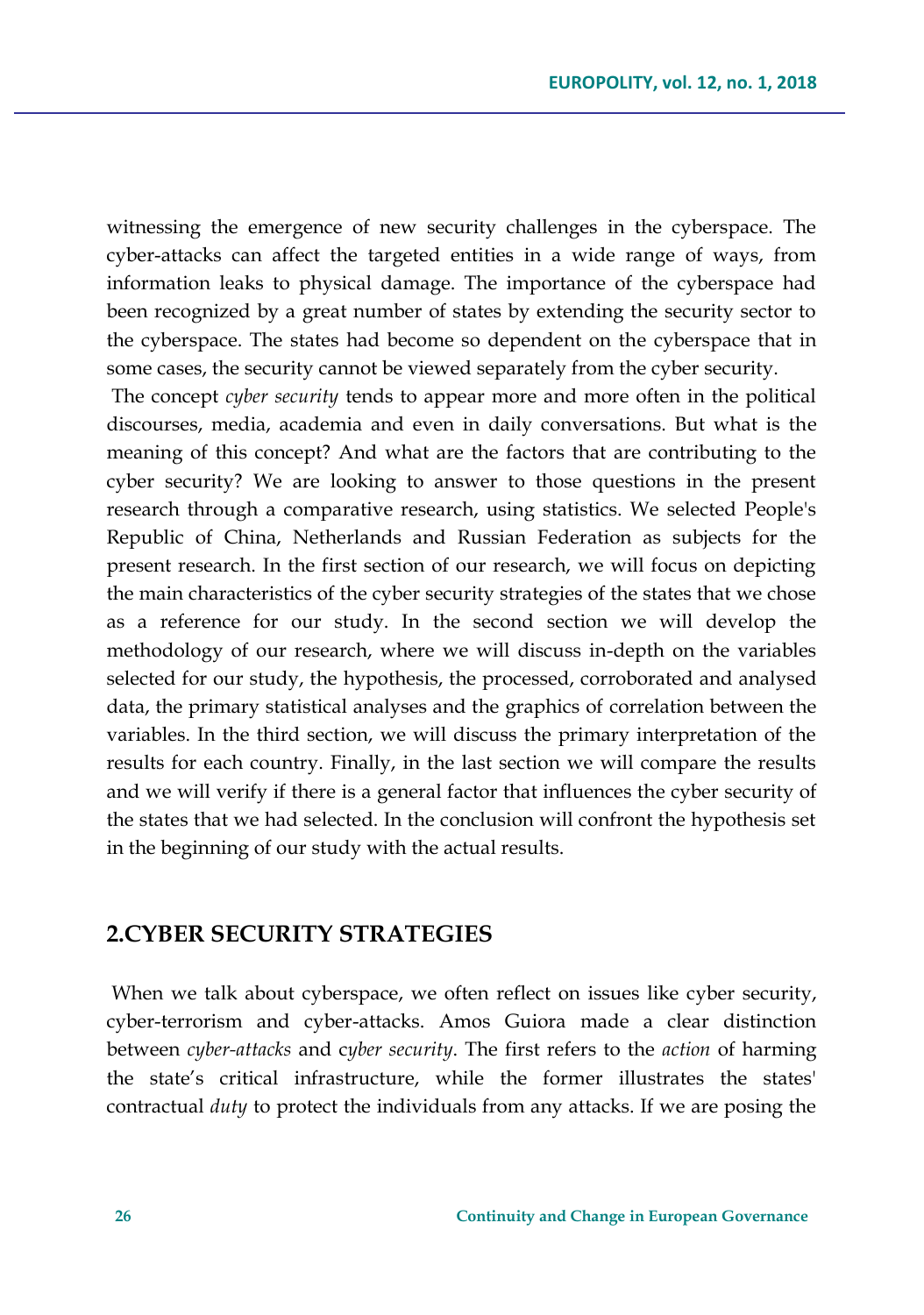question '*Cyber security for whom?'*, Guiora's answer would be: civilians, public infrastructure and overseas assets, public and private (Guinora 2017, 17).

As the interest and the impact of cyberspace grew, many states recognized it as an extension of their national security the domain and many states formulated a cyber-security strategy. Depending on their culture, political regime, the perception of threats in the cyberspace, the strategies contain the appropriate objectives, concepts and required resources for achieving the objectives (Yarger 2008, 43-49).

China declared the cyberspace as a subject of sovereignty. China refers to sovereignty, as stated in the UN Charter: the states have equal sovereignty and the right to choose their own path of development without foreign intervention in the internal affairs. Next to sovereignty, for China the other main principles of cooperation in the cyberspace are: peace, shared governance and shared benefits. China stands for the regulation of the cyberspace, in a form agreed by all the states, to protect the individuals' rights and interests and to promote the Digital Economy and the cultural exchange (Shaohui 2017). Although China condemns all the cybercrimes, the means of responding those acts are unclear, since China stated that it opposes "all forms of hacking", but aims to tackle them through legal instruments. China believes that the arms race in the cyberspace is one of the main threats for the international security and stability, contradicting the principle of peaceful use of cyberspace. To defend itself from these threats, China introduced a backup force for the cyberspace (China National Cyberspace Security Strategy 2016).

The Dutch cyber security strategies are concentrated on evaluating and reducing the vulnerabilities and tend to have a military connotation. The Defence organization has the duty to eliminate the cyber threats. Netherlands perceive the development of the cyberspace as an opportunity to enhance its national security, by incorporating the cyber instruments in the military and intelligence capabilities. As the cyberspace has a very dynamic character, the Defence organization needs to be continuously informed. In this regard, the Defence Cyber Expertise Center was created for knowledge development, retention and dissemination and also a close cooperation with research institutions and businesses, as well as organizing trainings and simulations for the personnel.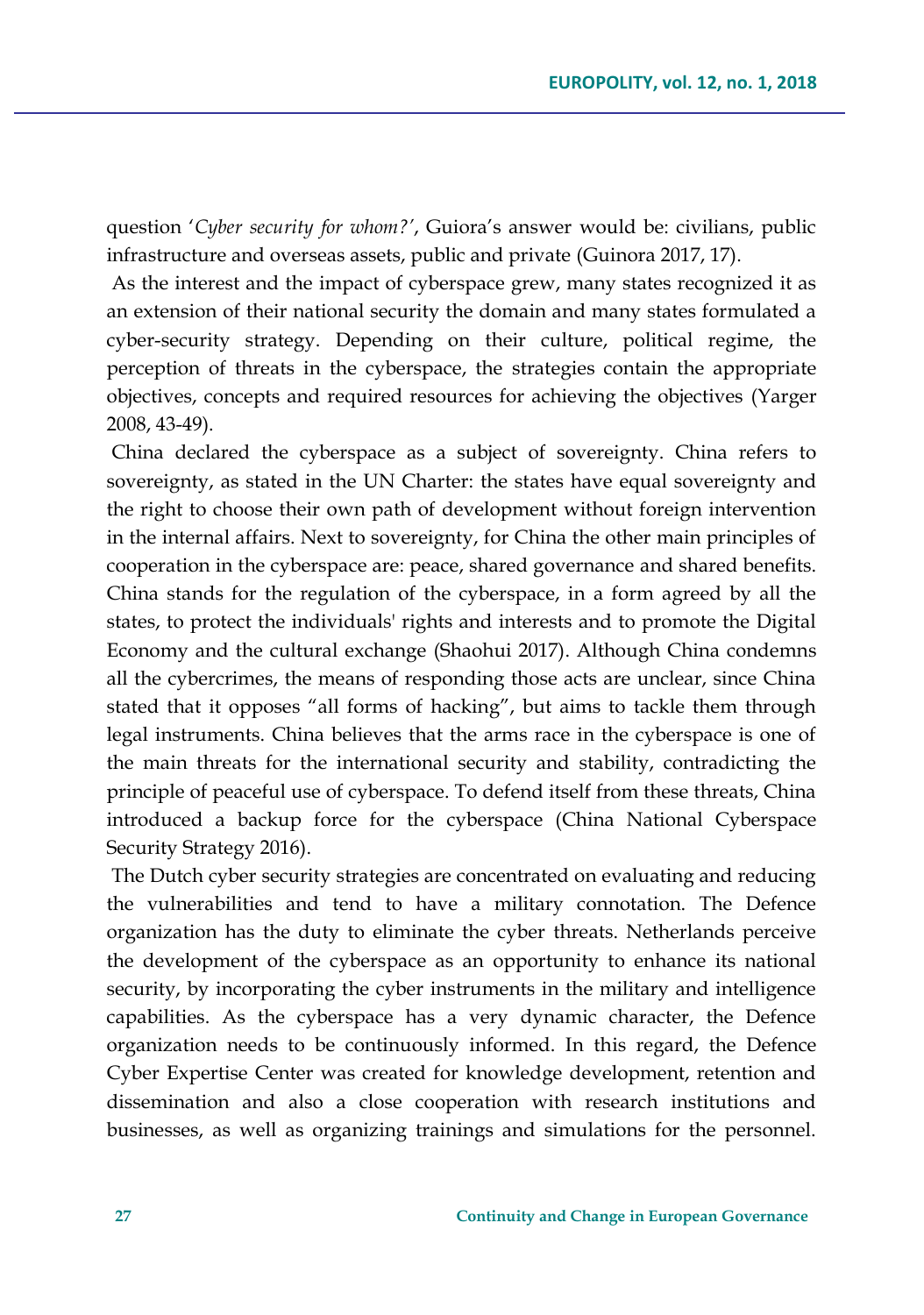The internal cyber security strategy was designed in a three-party model, through the cooperation between the public, the government and the private sector (businesses). At the international level, NATO and EU are the main cyber security guarantors and partners for Netherlands (The Defence Cyberstrategy 2012). The second cyber security strategy is focused on a procedural approach, by clarifying the roles, the relations between the actors involved in the cyberspace (the Government, the citizens and the businesses) and the methods used for assuring the cyber security(National Cyber Security Strategy 2: From awareness to capability 2013).

For the Russian Federation, the concept of cyberspace is too narrow to cover all the aspects of cyber security. The cyberspace is only a fraction of the *information space* puzzle, which deals with the technological communication: the internet and other telecommunication networks. Also, because the cyber activity has a transnational extension, Russia believes that the formulation of the cyberspace regulation is almost impossible. In the Cyber Security Strategy, Russia established a set of priorities, principles and measures with the purpose of protecting the individuals, the organizations and the state. The first priority in the Russian cyber security is to create the necessary mechanisms to protect from the cybercrimes. In this regard, one of the private parties' duties is to support the state in assuring the cyber security. Other priorities are the creation of the appropriate mechanisms required to protect the critical information infrastructure and the government information resources, the development of a public-private partnership, to increase the digital literacy of citizens. Russia believes that it is important to develop the international cooperation to formulate a global system of cyber security (Концепция Стратегии Кибербезопасности Российской Федерации [The Strategic Concept of Cyber Security of Russian Federation 2014).

### **3.METHODOLOGY**

Cyberspace is a multi-face domain, with unclear borders, with minimal rules. Even so, it bears a great importance for our everyday life, sometimes with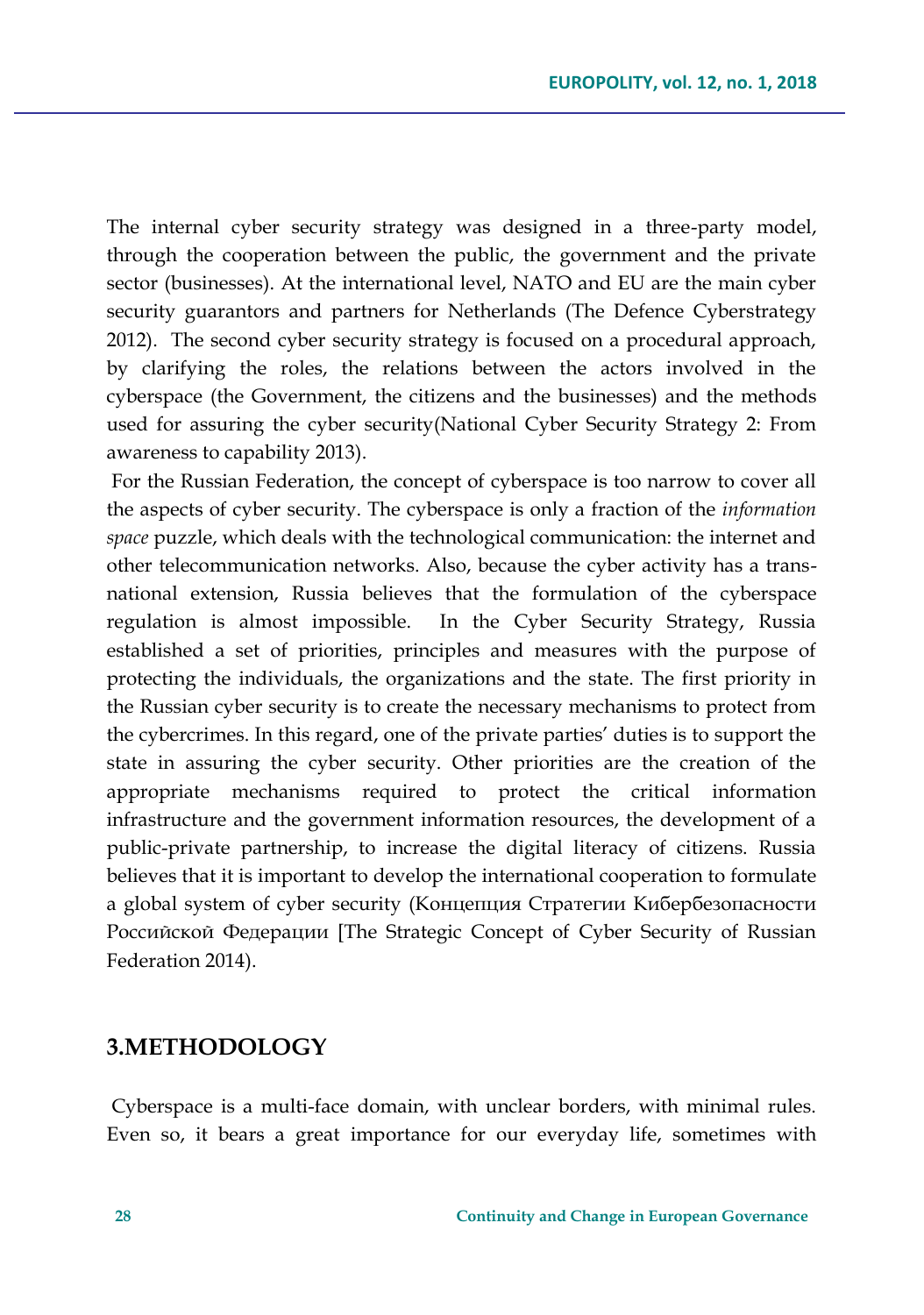repercussions in the physical world, not only in the virtual one. The quest we set for in this research is a challenging one, but it might help us understand better the certain aspects of the cyberspace. In this section we will unpack our research questions, by selecting three case studies, the dependent and independent variables and set the research hypothesis. Afterwards we will select the data for each variable, which will then be processed through statistical calculation. The results will be the subject of a preliminary analysis of the cybersecurity performance in each state.

### 3.1.The theoretical framework of the research

This paper aims to identify the factors that are influencing the cyber security in People's Republic of China, Netherlands and Russian Federation. We had chosen the Personal Freedom Index, the Democracy Index and the ICT Development Index (IDI) as our independent variables, respectively the possible factors that might influence the cyber security. It is important to mention that our selection of independent variables (factors which might influence the dependent variable) is not exhaustive. The explanation is not that we do not intend to realize a global study of cyberspace, but it is that it would be impossible, since cyberspace is such a dynamic domain.

The selected states have different national and foreign policies, levels of technology development and organizations responsible for the cyber security. They all focus on different matters and perceive the cyberspace in a different manner. In order to identify the factor of cyber security, we proposed to test in our research the following hypotheses:

A. The relation between personal freedom and the risk of malware infection:

H0: There is no relation between personal freedom and the risk of malware infection.

H1: The highest the personal freedom is, the highest is the risk of malware infection.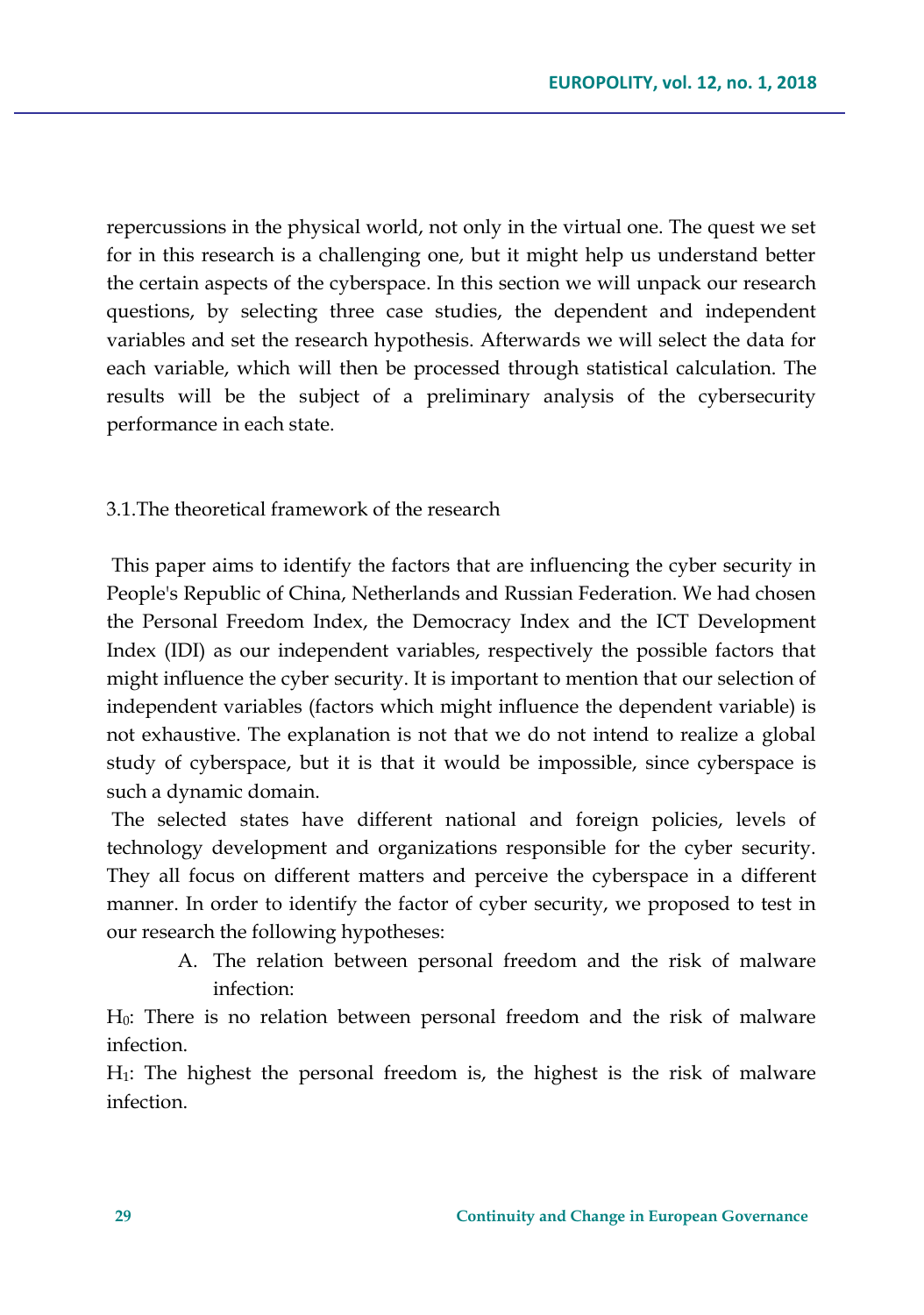H2: The highest the personal freedom is, the lowest it the risk of malware infection.

B. The relation between the democracy index and the risk of malware infection:

H0: There is no relation between the democracy index and the risk of malware infection.

H1: The highest the democracy index is, the highest is the risk of malware infection.

H2: The highest the democracy index is, the lowest it the risk of malware infection.

C. The relation between the ICT development index and the risk of malware infection:

H0: There is no relation between the ICT development index and the risk of malware infection.

H1: The highest the ICT development index is, the highest is the risk of malware infection.

H2: The highest the ICT development index is, the lowest it the risk of malware infection.

We translated the cyber security in the concept of *risk of malware infection*. *Malware* is a software that has a malicious intent and/or effect. The malware family includes threats like Trojan horses, viruses, worms, adware, backdoor, spyware and others (Aycock 2006, 2). In our research we focused only on the web-based attacks (online threats). The figures used to reflect the risk of online threats resulted from the frequency of encountered detection verdicts on users' machines in each country, by the Kaspersky Lab's web antivirus. The value illustrates the percentage of users from a certain country who experienced a malware infection (Garnaeva et.all 2015). The risk of malware infection will be our dependent variable.

*Personal Freedom Index* measures the degree in which individuals enjoy the civil liberties (freedom of speech, religion, and association and assembly). Personal Freedom Index has a double dimension: one reflects the legal protection and security (rule of law and security and safety), while the other is concentrated around the specific personal freedoms (movement, religion, association,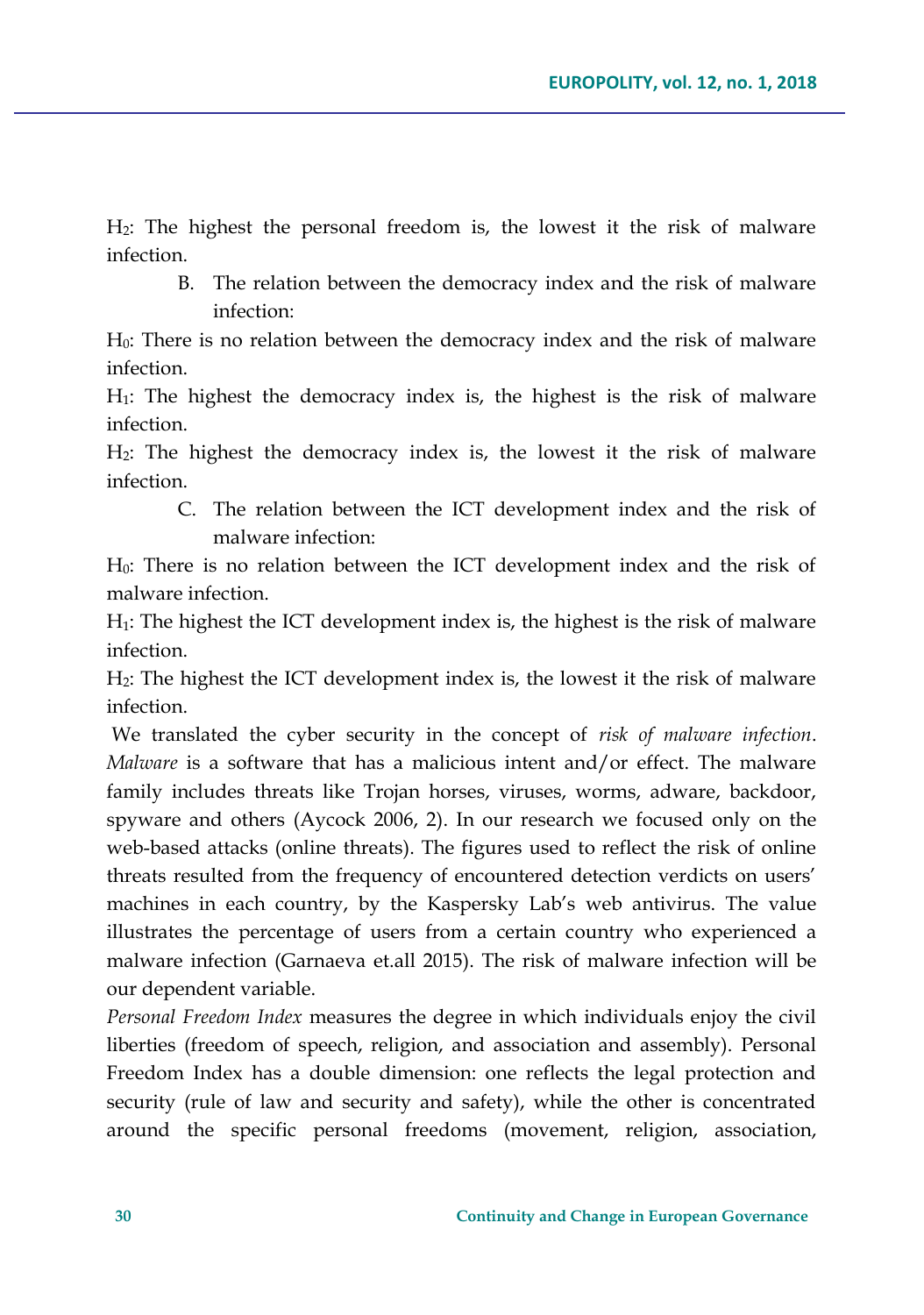assembly and civil society, expression and relationships). The freedom of expression is one of the universal human rights. It has many components, but the relevant one for our research is the state 'control over Internet Access'. The use of internet has a tremendous importance as it is one of the main instruments to inform, express and interact with the other individuals (Vásquez, Porčnik 2017, 9-14).

The *Democracy Index* illustrates the level of democracy worldwide. Over a half of the countries declared that their political regime is democracy. But in the light of the certain events and evolutions in the last years, we can observe a concerning development of the level of democracy worldwide. Terence Ball and Richard Dagger are defining democracy (liberal) as a society type of organization and ruling, where the power is located in the hands of the majority of the people only if the majority does not intend to deprive the individuals of their fundamental civil rights. Furthermore, democracy (social) provides an equal power on governance to all the individuals ("a man, a vote" principle) (Ball, Dagger 2000, 53). But even if this definition covers the idea of democracy that we accept today, it still has a lapidary character. A true democracy has to protect the basic freedoms and liberties of its citizens, has an efficient government functioning, independent media and judiciary system and isolated anomalies. Given the events which took place lately and the evolution of the foreign policy and the political discourse that can be identified in some states, the number of full democracies is decreasing (Democracy Index 2016 Revenge of the 'deplorables'" 2017, 52).

The *ICT Development Index (IDI)* is combining 11 indicators for monitoring the level, the progress, the differences and the development potential of the ICTs in different countries. There are three factors of development of the ICT: access, use and the skills. All of these variables combined create an outcome, or an impact, which is the level of ICT development level in that specific case. The values resulted from combining those indicators reflect the stage of development of the information society ("Measuring the Information Society Report" 2014, 36-37).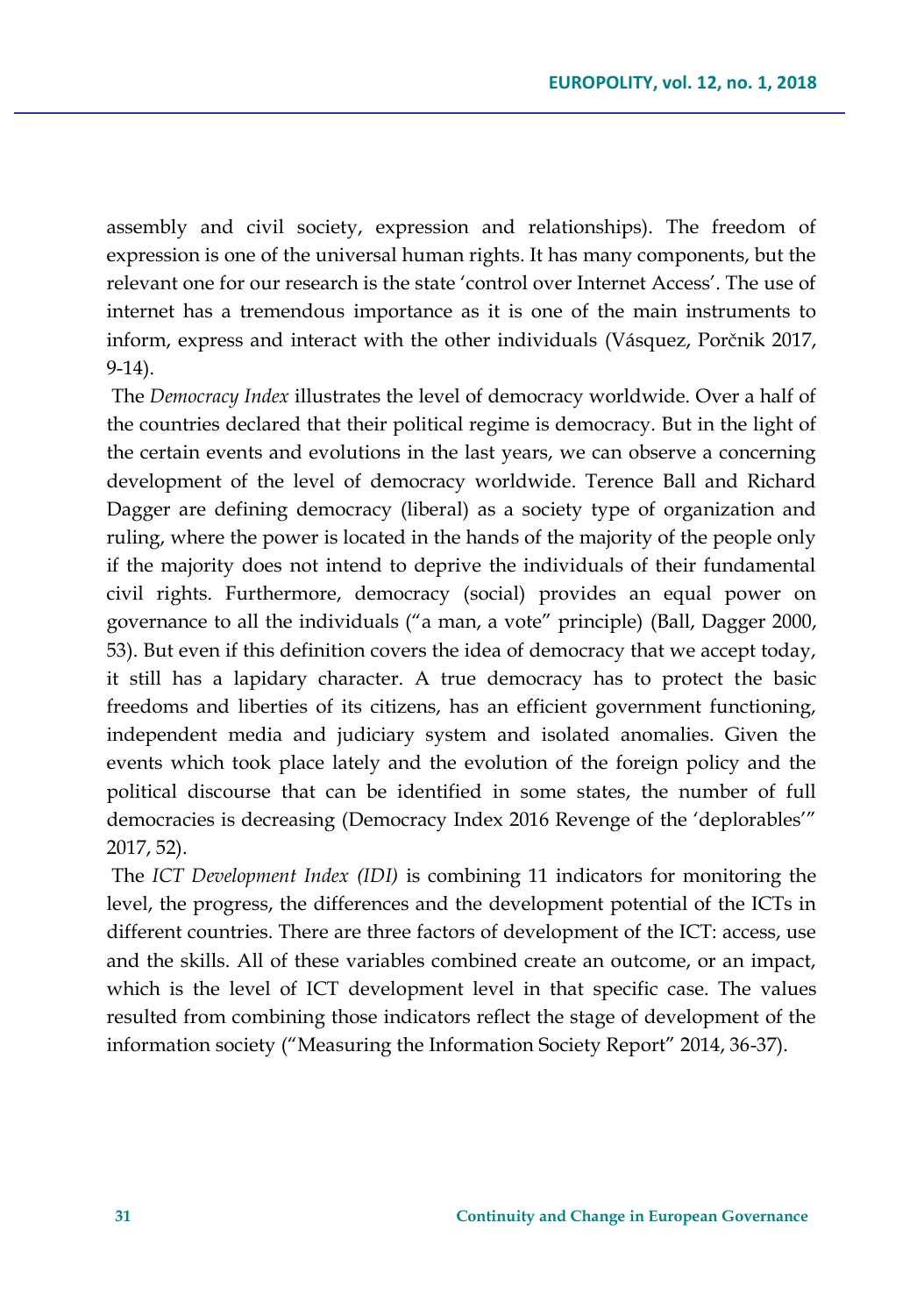3.2.The processed, corroborated and analysed data for the research

We have selected secondary data, gathered through desk-based research from various sources. The Personal Freedom Index was collected from the *Human Freedom Index 2017* (Vásquez, Porčnik 2017, 212-301) a report issued by CATO Institute. The *Democracy Index (2017, 25-27)* was collected form the report issued by The Economist. The *ICT development Index* was collected from different reports issued in 2012 (Measuring the Information Society 2012, 21), 2014 (Measuring the Information Society 2014, 42) and 2016 (Measuring the Information Society 2016, 13) by the International Telecommunication Union. Finally, the *Risk of Malware Infection* was collected from the annual statistics issued by Kaspersky Lab in the beginning of 2012 (Namestnikov 2012a), the end of 2012 (Namestnikov 2012b), 2013 (Funk, Garnaeva 2013), 2014 (Garnaeva et.all 2014) and 2015 (Garnaeva et. al., 2015).

Hereinafter is the preliminary data selected for each country:

| Year | Personal | Democracy | ICT         | The risk of malware |
|------|----------|-----------|-------------|---------------------|
|      | Freedom  | index     | development | infection           |
|      |          |           | index       |                     |
| 2011 | 5.25     | 3.14      | 3.88        | 41.4                |
| 2012 | 5.12     | 3         | 4.39        | 38.4                |
| 2013 | 5.12     | 3         | 4.64        | 32.2                |
| 2014 | 4.81     | 3         | 4.8         | 30.1                |
| 2015 | 5.62     | 3.14      | 5.19        | 33.12               |

*Table 1: Preliminary data from People's Republic of China*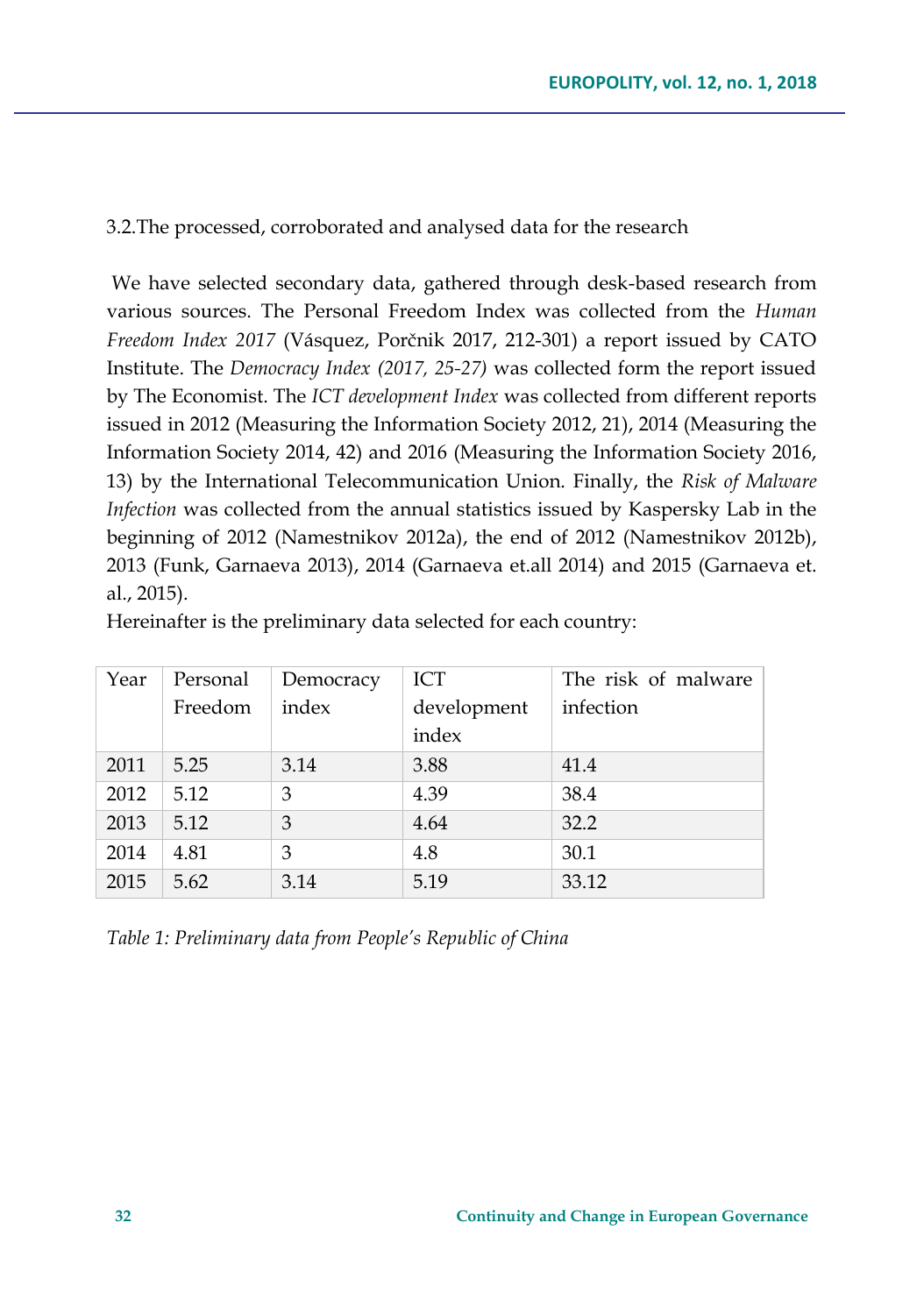| Year | Personal | Democracy | ICT         | The<br>of<br>risk |
|------|----------|-----------|-------------|-------------------|
|      | Freedom  | index     | development | malware           |
|      |          |           | index       | infection         |
| 2011 | 9.37     | 8.99      | 8.34        | 37.1              |
| 2012 | 9.34     | 8.99      | 8.95        | 23.9              |
| 2013 | 9.36     | 8.84      | 8.93        | 27.3              |
| 2014 | 9.45     | 8.92      | 8.36        | 26.4              |
| 2015 | 9.37     | 8.92      | 8.46        | 18.7              |

*Table 2: Preliminary data from Netherlands* 

| Year | Personal | Democrac | <b>ICT</b>  | The<br>risk<br>of |
|------|----------|----------|-------------|-------------------|
|      | Freedom  | y index  | development | malware infection |
|      |          |          | index       |                   |
| 2011 | 6.12     | 3.92     | 6           | 55.9              |
| 2012 | 6.06     | 3.74     | 6.48        | 58.6              |
| 2013 | 6.06     | 3.59     | 6.7         | 54.5              |
| 2014 | 6.13     | 3.39     | 6.79        | 53.81             |
| 2015 | 5.63     | 3.31     | 6.95        | 48.9              |

*Table 2: Preliminary data from Russian Federation*

At the methodological level we opted for a quantitative data analyses. The present research aims to do a radiography of the three selected states, People's Republic of China, Netherlands and Russian Federation based on the statistical distribution of the variables indicators. The model we are proposing will indicate the relation between the dependent variable the Risk of Malware Infection and the independent variables Personal Freedom, Democracy Index and ICT Development Index. The quantitative results on each country are the following: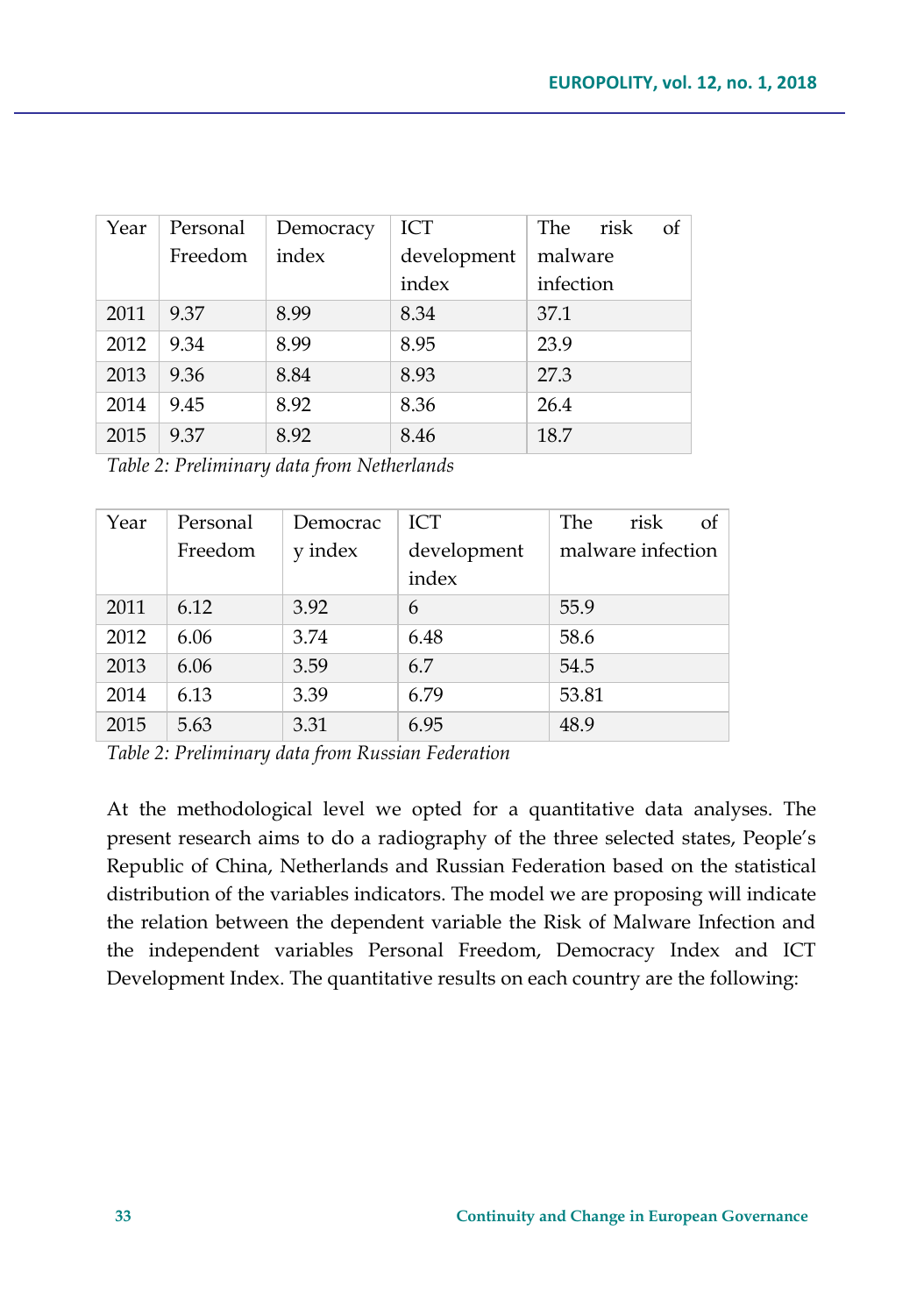| Variables   | X<br>average | $M_{\scriptscriptstyle\rm P}$ | $M_0$    | Q <sub>1</sub> | Q <sub>2</sub> | $Q_3$ | А       | $A_{iq}$       | $\sigma$ <sup>2</sup> | $\sigma$ | <b>CV</b>      |
|-------------|--------------|-------------------------------|----------|----------------|----------------|-------|---------|----------------|-----------------------|----------|----------------|
| Personal    | 5.18         | 5.12                          | 5.12     | 4.96           | 5.12           | 5.43  | $-0.44$ | 0.4            | 0.08                  | 0.2      | 5.1            |
| Freedom     |              |                               |          |                |                |       |         | 7              |                       | 6        | $\overline{2}$ |
| Democrac    | 3.05         | 3                             | 3        | 3              | 3              | 3.14  | 0.14    | 0.1            | 0.00                  | 0.0      | 2.2            |
| y index     |              |                               |          |                |                |       |         | $\overline{4}$ | 5                     | 6        | $\overline{4}$ |
| <b>ICT</b>  | 4.58         | 4.64                          | $\theta$ | 4.13           | 4.64           | 4.99  | 1.3     | 0.8            | 0.23                  | 0.4      | 9.5            |
| developm    |              |                               |          |                |                |       |         |                |                       | 3        | $\mathbf{1}$   |
| ent index   |              |                               |          |                |                |       |         |                |                       |          |                |
| risk<br>The | 35.04        | 33.12                         | $\Omega$ | 31.15          | 33.12          | 39.9  | 11.3    | 8.7            | 21.9                  | 4.1      | 11.            |
| of          |              |                               |          |                |                |       |         | 5              | 7                     | 9        | 96             |
| malware     |              |                               |          |                |                |       |         |                |                       |          |                |
| infection   |              |                               |          |                |                |       |         |                |                       |          |                |

*Table 3: Descriptive statistics: China*

| Variables   | X<br>average | $M_{\scriptscriptstyle\rm P}$ | $M_0$    | $Q_1$ | Q <sub>2</sub> | $Q_3$ | А       | $A_{iq}$ | $\sigma$ <sup>2</sup> | $\sigma$ | <b>CV</b> |
|-------------|--------------|-------------------------------|----------|-------|----------------|-------|---------|----------|-----------------------|----------|-----------|
| Personal    | 9.37         | 9.37                          | $\Omega$ | 9.35  | 9.37           | 9.41  | 0.08    | 0.06     | 0.001                 | 0.041    | 0.4       |
| Freedom     |              |                               |          |       |                |       |         |          |                       |          |           |
| Democracy   | 8.93         | 8.92                          | 8.99     | 8.88  | 8.92           | 8.99  | $-0.07$ | 0.11     | 0.003                 | 0.05     | 0.62      |
| index       |              |                               |          |       |                |       |         |          |                       |          |           |
| <b>ICT</b>  | 8.6          | 8.46                          | $\Omega$ | 8.35  | 8.46           | 8.94  | 0.12    | 0.59     | 0.09                  | 0.27     | 3.18      |
| development |              |                               |          |       |                |       |         |          |                       |          |           |
| index       |              |                               |          |       |                |       |         |          |                       |          |           |
| The risk of | 26.68        | 26.4                          | $\Omega$ | 21.3  | 26.4           | 32.2  | 10.7    | 10.9     | 45.11                 | 6.007    | 22.51     |
| malware     |              |                               |          |       |                |       |         |          |                       |          |           |
| infection   |              |                               |          |       |                |       |         |          |                       |          |           |

*Table 4: Descriptive statistics: Netherlands* 

| Variables |         | $\rm M_e$ | $M_0$    | $Q_1$ | Q <sub>2</sub> | $Q_3$ | А    | $A_{i\alpha}$ | $\sigma$ <sup>2</sup> | σ    | CV   |
|-----------|---------|-----------|----------|-------|----------------|-------|------|---------------|-----------------------|------|------|
|           | average |           |          |       |                |       |      |               |                       |      |      |
| Personal  | 6       | 6.06      | 6.06     | 5.84  | 6.06           | 6.12  | 0.01 | 0.28          | 0.04                  | 0.03 | 3.12 |
| Freedom   |         |           |          |       |                |       |      |               |                       |      |      |
| Democracy | 3.59    | 3.59      | $\theta$ | 3.35  | 3.59           | 3.83  | -    | 0.48          | 0.06                  | 0.22 | 6.22 |
| Index     |         |           |          |       |                |       | 0.43 |               |                       |      |      |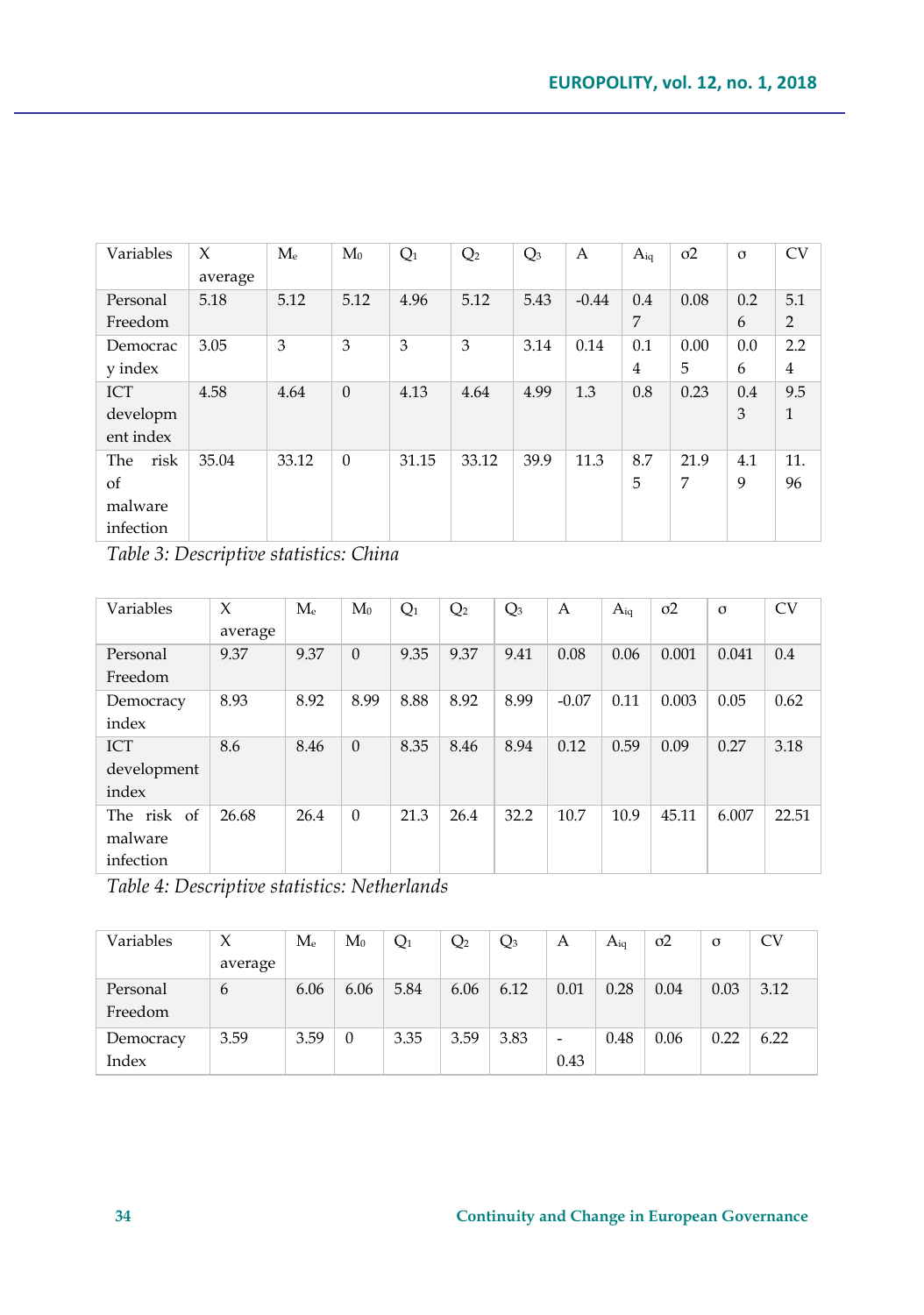| <b>ICT</b>  | 6.58  | 6.7  | $\theta$ | 6.24  | 6.7  | 6.87  | 0.95 | 0.63 | 0.13  | 0.32 | 4.99 |
|-------------|-------|------|----------|-------|------|-------|------|------|-------|------|------|
| development |       |      |          |       |      |       |      |      |       |      |      |
| index       |       |      |          |       |      |       |      |      |       |      |      |
|             |       |      |          |       |      |       |      |      |       |      |      |
| The risk of | 54.34 | 54.5 | $\theta$ | 51.35 | 54.5 | 57.25 | 2.09 | 5.89 | 12.62 | 3.17 | 5.84 |
| malware     |       |      |          |       |      |       |      |      |       |      |      |
| infection   |       |      |          |       |      |       |      |      |       |      |      |
|             |       |      |          |       |      |       |      |      |       |      |      |

*Table 5: Descriptive statistics: Russian Federation*

The indicators used show show a mixture of high and low Risk of Malware Infection in all the three countries. With a high statistical deviation of  $\sigma$ = 6 and a mean of  $M_e$ = 26.4, the Risk of Malware Infection in Netherlands tends to oscillate from a low level of cybersecurity (37,1 in 2011) to a high level of cybersecurity (18,7 in 2015). In the case of China, the general level of cybersecurity is between the other two countries. Although, with a statistical deviation of  $\sigma$ = 4.19 and a mean of  $M_e$ = 33.12, the Risk of Malware Infection has the tendency towards high values, which implies mostly low levels of cybersecurity. The situation is different in the case of Russian Federation, where the general level of cybersecurity is low, as the indicators shows high levels in the Risk of Malware Infection. On the other hand, in Russia the statistic deviation is lower compared with the other countries, with a value of  $\sigma$ = 3.17 and a mean of M<sub>e</sub>= 54.5. From this we can assert that in Russia, although the level of cybersecurity is constant, it is however quite low.

# **4.INDIVIDUAL INTERPRETATION OF MEASUREMENT INDICATORS**

China, Netherlands and Russia have all different cyber profiles, due to their political culture, security perceptions and objectives in cyberspace. We tested in each case the correlation of three variables: Personal Freedom, Democracy Index and ICT Development Index. The aim of our study was to identify the factors that influence the risk of malware infection.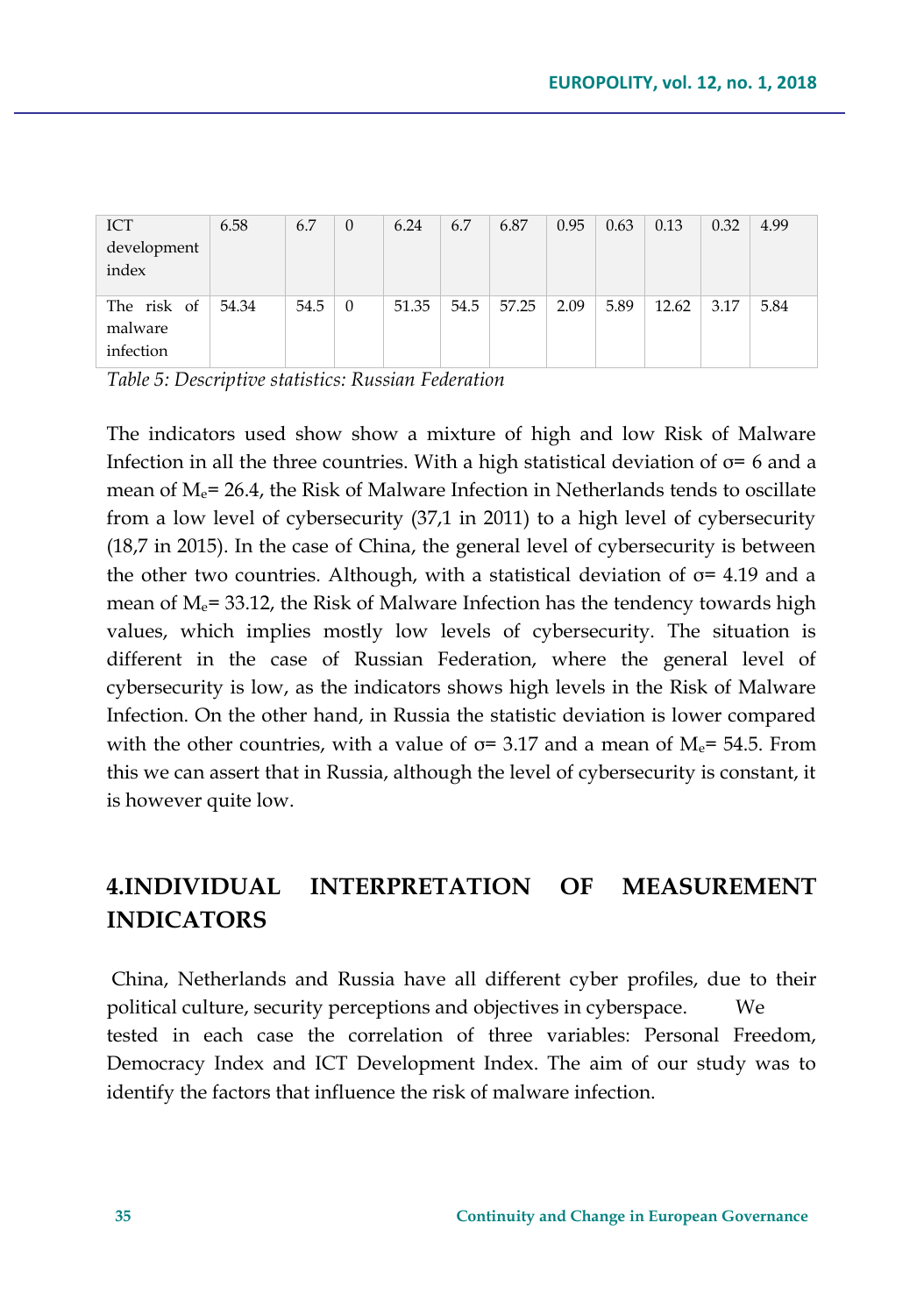For *China*, the relation between Personal freedom (independent variable - I. V.) and Risk of Malware Infection (dependent variable - D. V.) shows a weak positive correlation, with a value for Pearson coefficient of  $R = 0.25$ .

The influence between those variables can be seen figure 1, where we can observe that risk of malware infection decreases when the personal freedom is also decreasing. Although, the low correlation is caused by the fact that the Personal Freedom has a low statistical deviation of σ= 0.26, while the statistical deviation for the Risk of Malware infection is high  $(\sigma = 4.19)$ .

The second set of variables, the Democracy Index (I. V.) and the Risk of Malware Infection (D. V.) are correlated as well, but the Pearson coefficient shows a weak correlation of 0.43. The correlation graphic (see figure 2) shows that the decrease of the Democracy

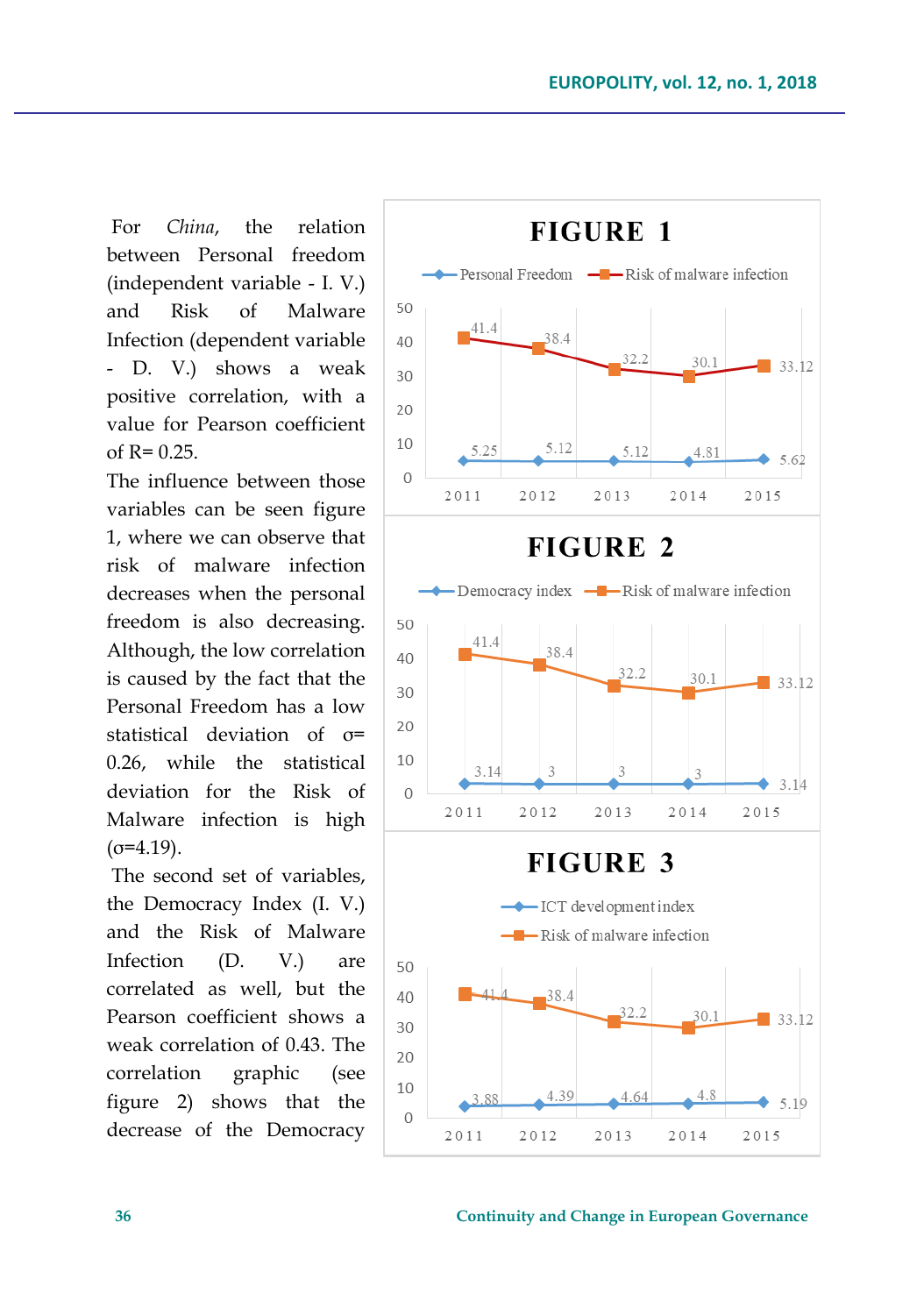Index between 2012-2014 leads to a lower Risk of Malware Infection. If we look at the graphic, particularly in 2015, how the increase of democracy led the rise of insecurity.

The last set of variables, the ICT Development Index (I. V.) and the Risk of Malware Infection (D. V.) have a strong and negative correlation of R= -0.82. In figure 3 we can observe that



the increase of the ICT Development Index generally leads to a decrease of the Risk of Malware Infection, with an anomaly in 2015, when the Risk of Malware Infection increased, even though ICT Development Index increased as well. China is one of the countries which stand for development of the infrastructure, use and skills of the ICT instruments. We can also see this tendency on the graph, where the ICT Development Index has an increasing and steady evolution.

For *Netherlands*, none of the variables have a significant correlation with the Risk of Malware Infection. The first set of variables, the Personal Freedom (I. V.) and the Risk of Malware Infection (D. V.) indicates a correlation of R= 0.04, close to 0, which indicates that there is almost no statistical correlation.

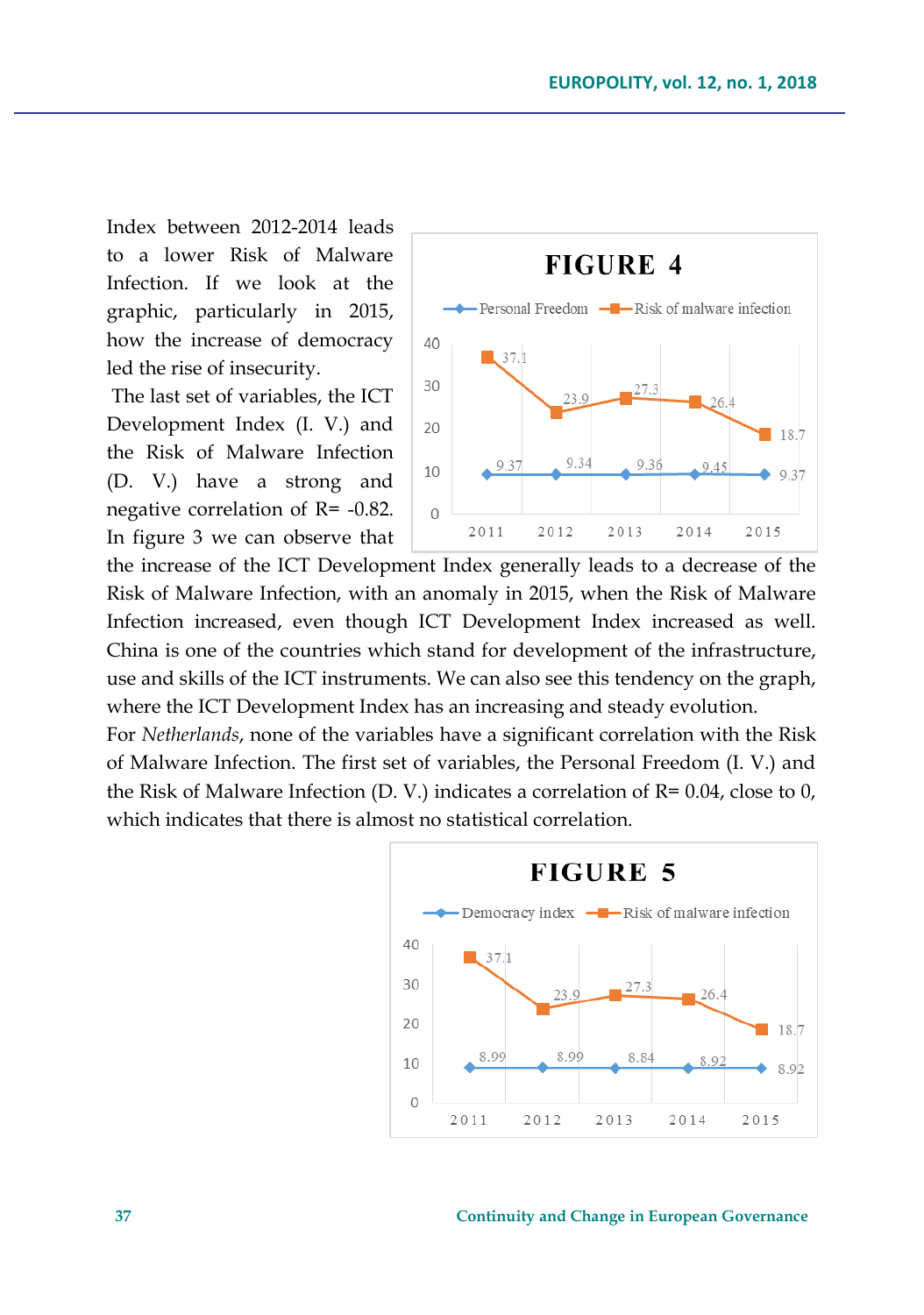The relation between the Democracy Index (I. V.) and the Risk of Malware Infection (D. V.) shows a poor, but positive correlation of 0.29. If we look at the graphic (figure 5), we can observe that in 2013 the Democracy index decreased, and the risk of malware infection increased. The next year the Democracy index increased, and the risk of malware infection decreased. At a closer inspection, we can identify the tendency of the Risk of Malware Infection to decrease during the stagnant periods: 2011-2012 and 2014-2015.

The last variables, the ICT Development Index (I. V.) and the Risk of Malware Infection (D. V.) have a poor and negative correlation of R= -0.27. On the graph we can observe how the Risk of Malware Infection decreased with the increase of the ICT Development Index in 2012 and 2015. In 2013 and 2014 we can identify a reversed evolution.

In *Russia*, the strongest

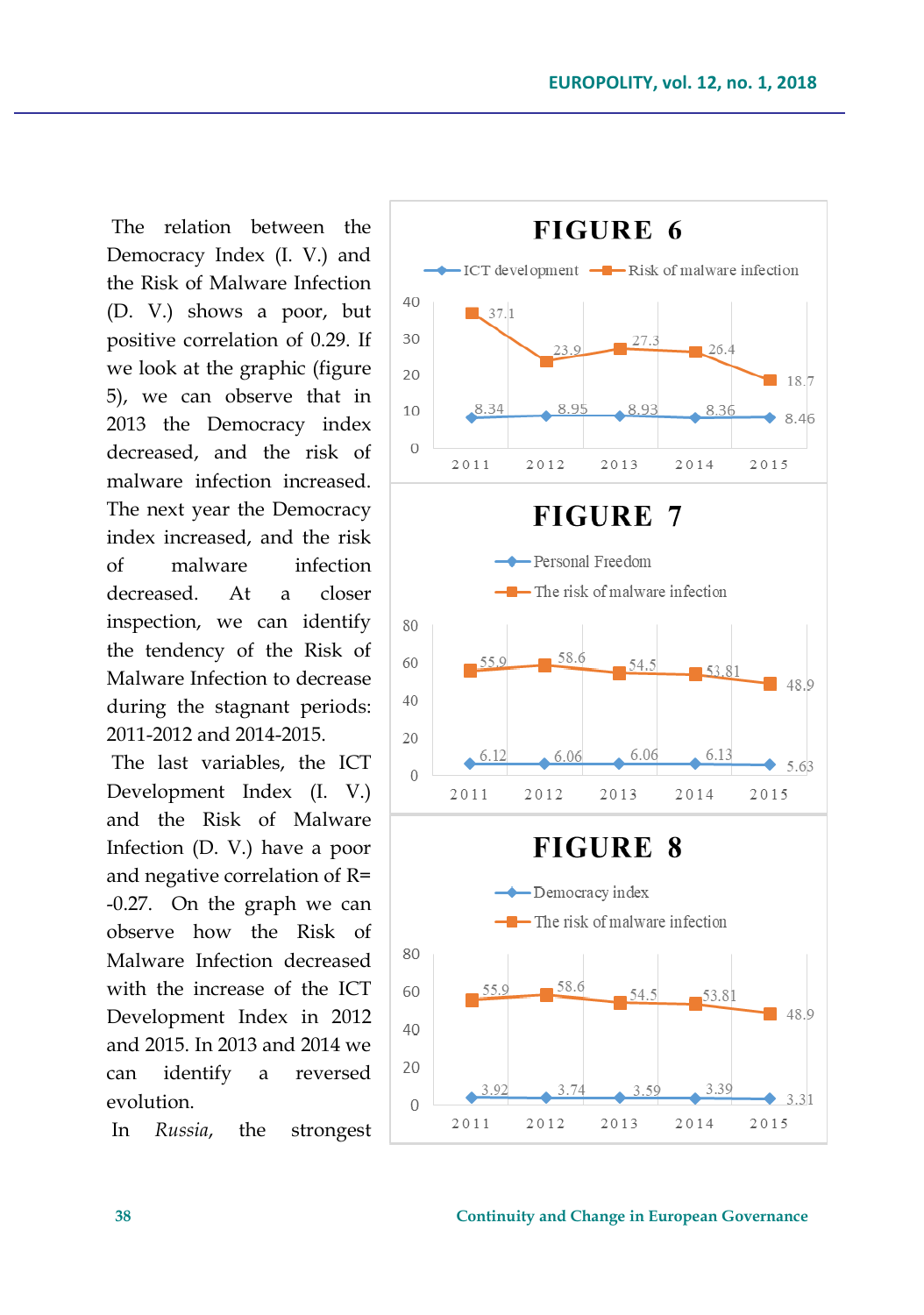correlation is between the Personal Freedom (I. V.) and the Risk of Malware Infection (D. V.) with  $R = 0.8$ . The increase of the Personal Freedom between 2014 and 2015 led to the decrease of the Risk of Malware Infection. In the previous years we can observe that the decrease of the Personal Freedom between 2011 and 2012 led to the increase of the Risk of Malware Infection.

The second strongest correlation in Russia is the Democracy index, where the Pearson coefficient if R= 0.78. On the graph we can identify a concerning evolution of the Democracy Index, which had a continuous decrease between 2011 and 2015. On the other hand, we can observe a decrease of the Risk of Malware Infection

![](_page_14_Figure_3.jpeg)

between 2012 and 2015. Surprisingly or not, this indicates that the decrease of the democratic performance leads to a higher cybersecurity, as defined in our article. The last set of variables, ICT Development Index (I. V.) and the Risk of Malware Infection (D. V.) are strong and negatively correlated with  $R = -0.65$ . The relation between the two variables is mixed. In general, the increase of the ICT Development Index leads to the decrease of the Risk of Malware Infection, with an anomaly in 2012, where we can observe that the Risk of Malware Infection increased, although the ICT Development Index increased.

### **5.FURTHER CONSIDERATIONS**

The objective of our research was to identify the factors that are contributing to the cyber security in China, Netherlands and Russia. We could not find a general factor that influenced all the countries in similar manners. However, the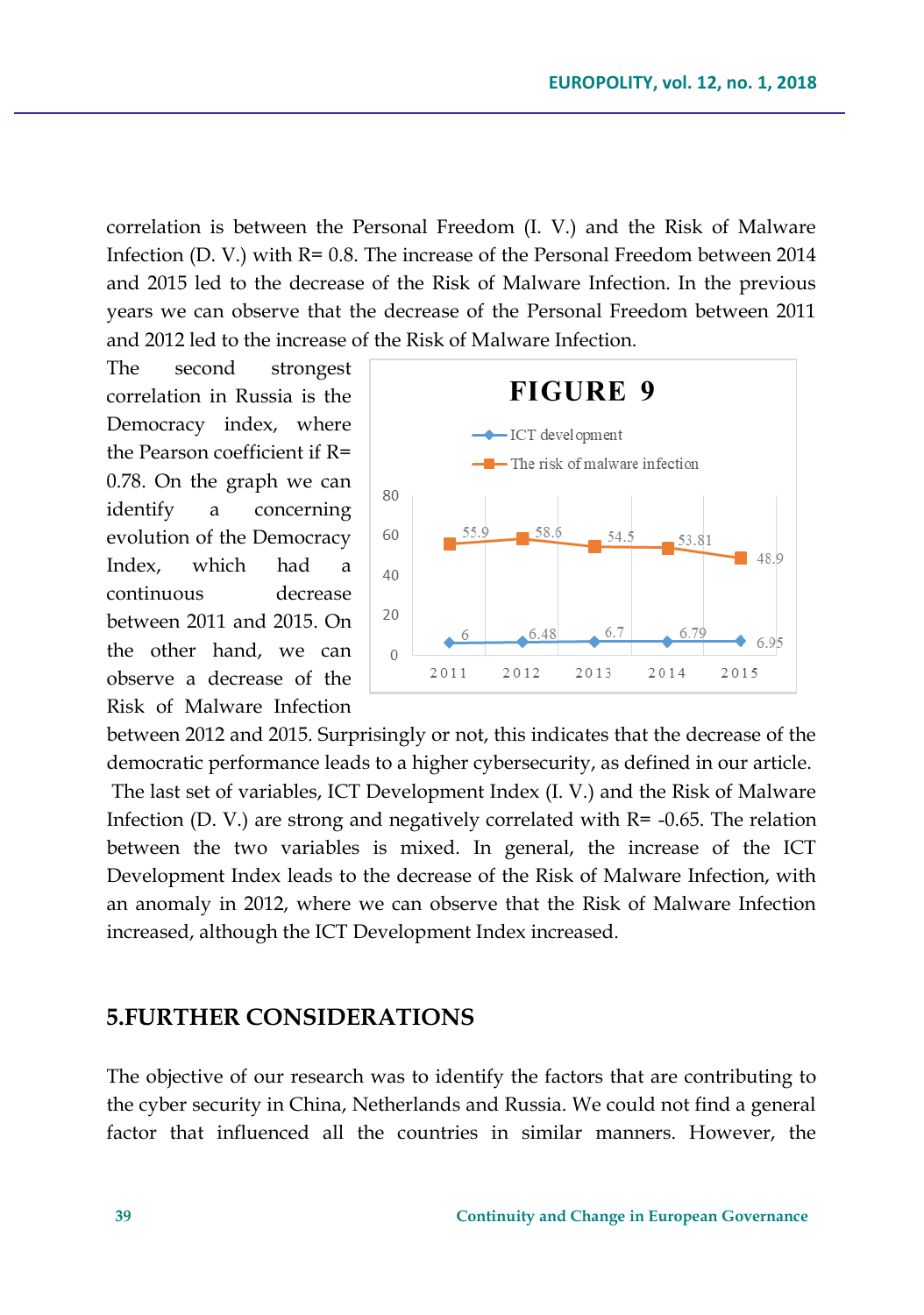democracy index did correlate positively in all the cases, but not in the same ways. In China and Russia, the decrease of democracy is creating a stronger cyber security. On the other hand, in Netherlands we had observed the contrary: the strong democracy creates a safer cyberspace.

The results made us conclude that the factor which influences the cyber-security is the political culture. All the states selected in our study have a different political culture. Netherlands have a strong Western democracy and the citizens are enjoying the Western values. Russia has the soviet and Slav heritages. China is still influenced by its ancient Chinese culture, along with its present popular democracy. On top of that, each country perceives the cyberspace in a different manner. Therefore, like the other security sectors, the cyber security reflects a country's political culture. Each country has a unique profile which matches the needs and the interests of that nation.

However, we expected that the ICT development would have a strong impact on the cyber security. But it did not correlate positively in none of the selected countries.

# **6.CONCLUSIONS**

Cyberspace is very dynamic and for this reason we couldn't find a global answer to our initial questions. Even though it is being advocated that it transcends the national borders and exceeds the state's expertise, cyberspace bears a tremendous importance for the national security. The design of the security strategy in the traditional security domains (air, sea, land) is closely connected to the characteristics of the state, notably its political culture. Cybersecurity is being shaped by culture, analogous to the traditional security. If we compare the nature of the cybersecurity between two countries with contrasting societies, we can discover that the issues are framed in different manners. And this is one of the reasons why studying the cyberspace from a cultural perspective is so captivating. Culture is so powerful that managed to influence even an inherently technical aspect.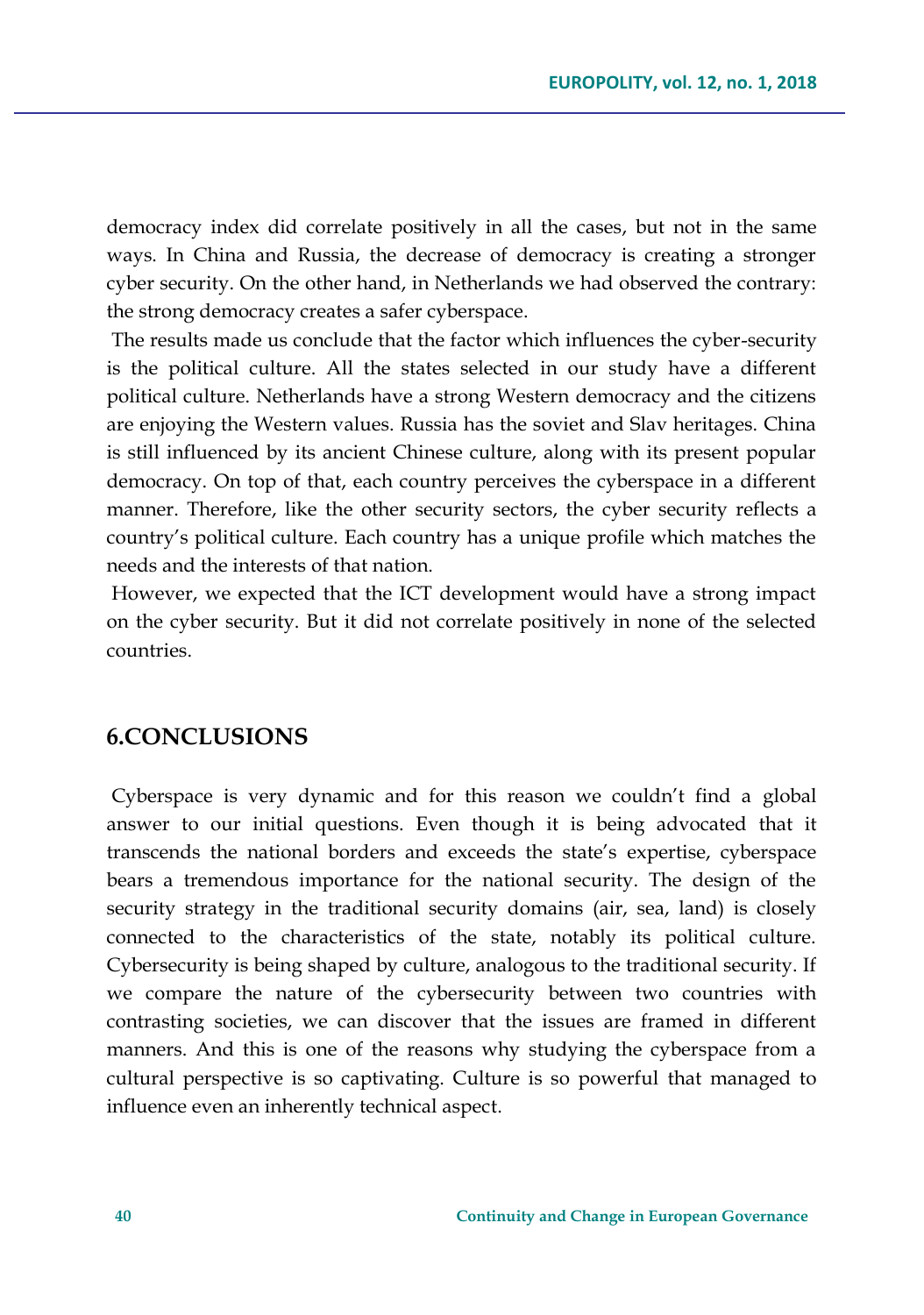The objective of our research was to identify the factors that are contributing to the cyber security in China, Netherlands and Russia. We could not find a general factor that influenced all the countries in similar manners. However, the democracy index did correlate positively in all the cases, but not in the same ways. In China and Russia, the decrease of democracy is creating a stronger cyber security. On the other hand, in Netherlands we had observed the contrary: the strong democracy creates a safer cyberspace.

The results made us conclude that the factor which influences the cyber-security is the political culture. All the states selected in our study have a different political culture. Netherlands have a strong Western democracy and the citizens are enjoying the Western values. Russia has the soviet and Slav heritages. China is still influenced by its ancient Chinese culture, along with its present popular democracy. On top of that, each country perceives the cyberspace in a different manner. Therefore, like the other security sectors, the cyber security reflects a country's political culture. Each country has a unique profile which matches the needs and the interests of that nation.

The culture factor is also illustrated in our study, where the variables from each country correlated in such a different manner with the variable representing the Risk of Malware Infection (the cybersecurity index in our research). A notable correlation with the Risk of Malware Infection was registered in relation to the Personal Freedom in the Russian Federation, where the increase of the Personal Freedom would lead to the decrease of the Risk of Malware Infection. This confirms the hypothesis 'the highest the personal freedom is, the lowest it the risk of malware infection'  $(A, H_2)$ . Despite the fact that the cyberspace have been created without security in mind, it quickly became impetuous to adopt certain security measures, which also implied certain types of control. As the state is sharing its prerogatives with the private parties, it can only control a certain section of the cyberspace, notably the regulation and monitoring activities<sup>1</sup>. The Personal Freedom is only an element of the state control constellation in the

 $\overline{a}$ 

<sup>&</sup>lt;sup>1</sup> Johan Eriksson, Giampiero Giacomello, "Who Constrols What, and Under What Conditions?", *International Studies Review,* 2009, 206-210, p. 209.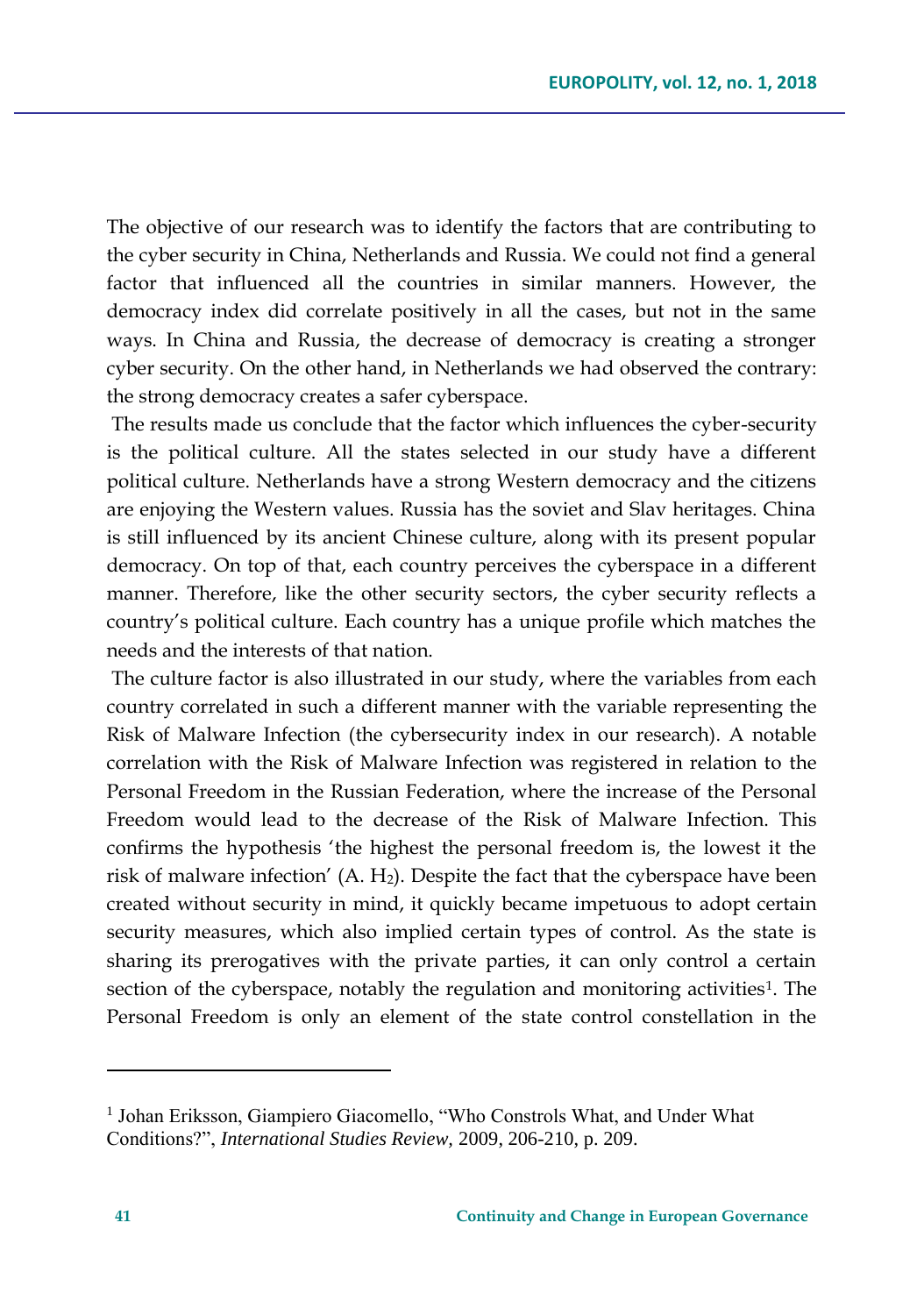cyberspace. Many states, both democratic and totalitarian are already "controlling what their citizens can and cannot do on the Internet"<sup>1</sup> . Our study showed that the control over the internet does not serve only to consolidate the state power, but it also increases the cybersecurity. On the other hand, in the other two cases the correlation is weak for China and close to null in the case of Netherlands. China is known for its censorship practices on the Internet and the use of private companies in its surveillance operations. But in our research, it seems that the two variables do not correlate, question which is subjects of further research.

The Democracy Index has a positive correlation across the three cases, with a strong correlation the case of Russia and a weak one in the other two. We discovered an interesting aspect in our research, namely the manner in which the democracy correlates the Risk of Malware Infection in China and Russia. In those two countries, the increase of the Democracy Index leads to the increase of the Risk of Malware Infection, which confirms the B.  $H_1$  hypothesis. Probably this result is due to the nature of their political regimes, namely authoritarian regimes<sup>2</sup> . On the other hand, Netherlands has a long history of well-established democratic institutions, having acquired a full democracy<sup>3</sup> level of development. This aspect is also illustrated in our research, where we showed that for Netherlands the highest the Democracy Index is, the lowest it the Risk of Malware Infection, confirming the B.  $H_2$  hypothesis.

The correlation that did not turned out as we expected is the ICT Development Index, which has a negative correlation across all the states selected for our study. In the case of China and Russia, we registered a strong a negative correlation, while in the case of Netherlands it was only a weak one. However, we have observed in the graphics that the three states recorded a continuous growth of the ICT Development Index in the period selected for our research,

 $\overline{a}$ 

<sup>1</sup> Myriam Dunn Cavelty, " Breaking the Cyber-Security Dilemma: Aligning Security Needs and Removing Vulnerabilities", *Center for Security Studies*, pp. 1-15, p. 8.

<sup>&</sup>lt;sup>2</sup> The Economist Intelligence Unit, "Democracy Index 2017. Free Speech under attack",

*The Economist*, London, New York and Hong Kong, 2018, p. 8.

<sup>3</sup> *Ibidem*, p. 5.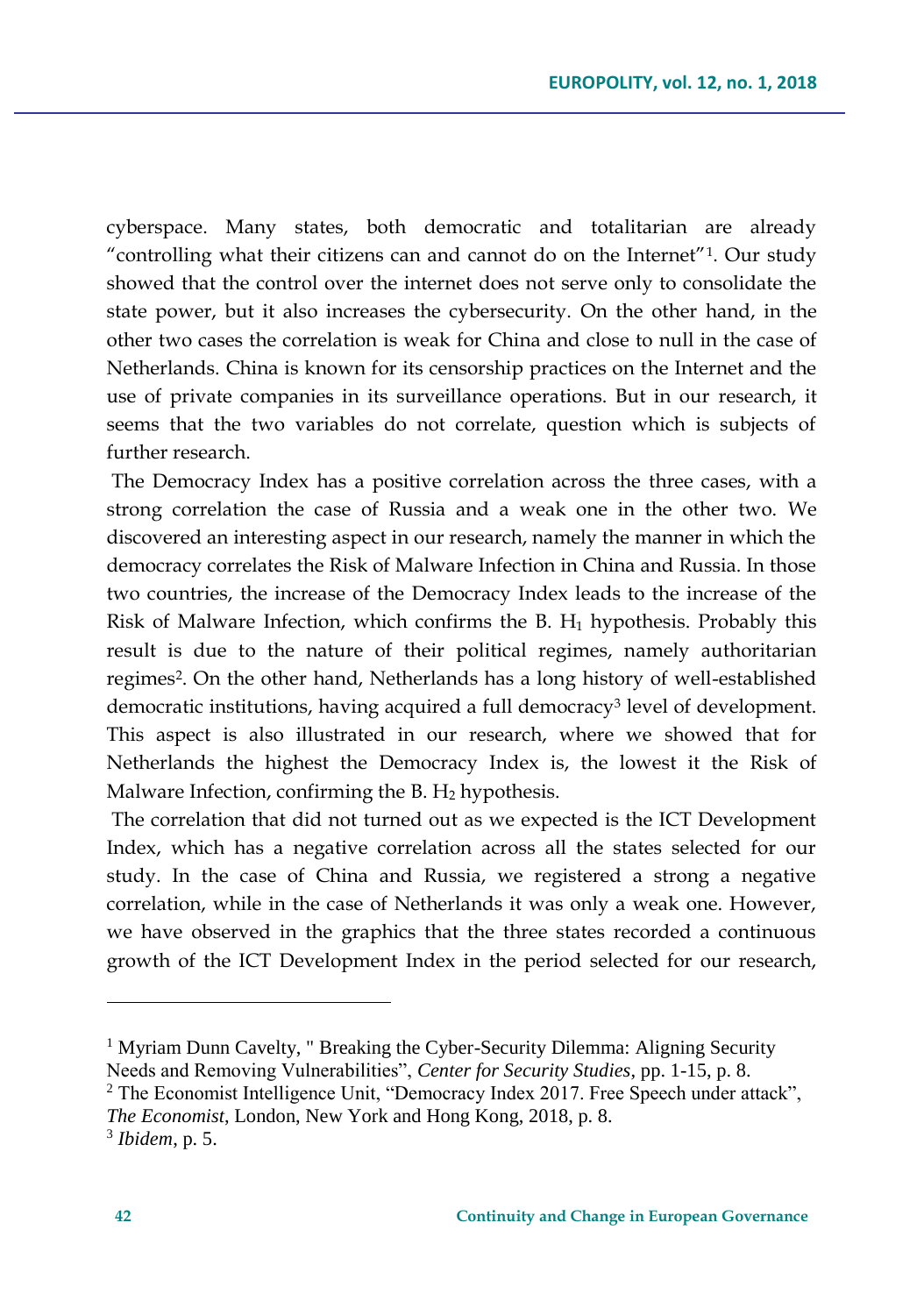which confirms once more that the cyberspace is becoming increasingly developed, interconnected, interdependent. Moreover, we also observed in the graphics that while the ICT Development Index had a continuous growth, the Risk of Malware Infection registered occasional decreases. Still, it would be a major fallacy to draw hasty conclusions on the relation between those two indices in the present research, reason why we recommend further research on the actual impact of the ICT Development over the cybersecurity level in various countries.

## **REFERENCES**

Aycock, John, *Computer Viruses and Malware*, Springer, Calagary, 2006.

 Ball, Terence; Dagger, Richard, *Ideologii Politice și idealul democratic*, Polirom, Iași, 2000.

 Funk, Christian; Garnaeva, Maria, "Kaspersky Security Bulletin 2013. Overall Statistics for 2013", *Securelist*, 10th of December 2013, accessed 30th of May 201[7,https://securelist.com/analysis/kaspersky-security-](https://securelist.com/analysis/kaspersky-security-bulletin/58265/kaspersky-security-bulletin-2013-overall-statistics-for-2013/#04)

[bulletin/58265/kaspersky-security-bulletin-2013-overall-statistics-for-2013/#04.](https://securelist.com/analysis/kaspersky-security-bulletin/58265/kaspersky-security-bulletin-2013-overall-statistics-for-2013/#04)

 Garnaeva, Maria; Chebyshev, Victor; Makrushin, Denis; Unuchek, Roman; Ivanov, Anton, "Kaspersky Security Bulletin 2014. Overall statistics for 2014", *Securelist*, 8th of December 2014, accessed at 30th of May 2017, [https://securelist.com/analysis/kaspersky-security-bulletin/68010/kaspersky](https://securelist.com/analysis/kaspersky-security-bulletin/68010/kaspersky-security-bulletin-2014-overall-statistics-for-2014/)[security-bulletin-2014-overall-statistics-for-2014/.](https://securelist.com/analysis/kaspersky-security-bulletin/68010/kaspersky-security-bulletin-2014-overall-statistics-for-2014/)

 Garnaeva, Maria; Wiel, Jornt van der; Makrushin, Denis; Ivanov, Anton; Yury, Namestnikov, "Kaspersky Security Bulletin 2015. Overall statistics for 2015", *Securelist*, 15th of December 2015, accessed 30th of May 2017, [https://securelist.com/analysis/kaspersky-security-bulletin/73038/kaspersky](https://securelist.com/analysis/kaspersky-security-bulletin/73038/kaspersky-security-bulletin-2015-overall-statistics-for-2015/)[security-bulletin-2015-overall-statistics-for-2015/.](https://securelist.com/analysis/kaspersky-security-bulletin/73038/kaspersky-security-bulletin-2015-overall-statistics-for-2015/)

 Guinora, N. Amos, *Cybersecurity. Geopolitics, law, and policy*, Routledge, London and New York, 2017.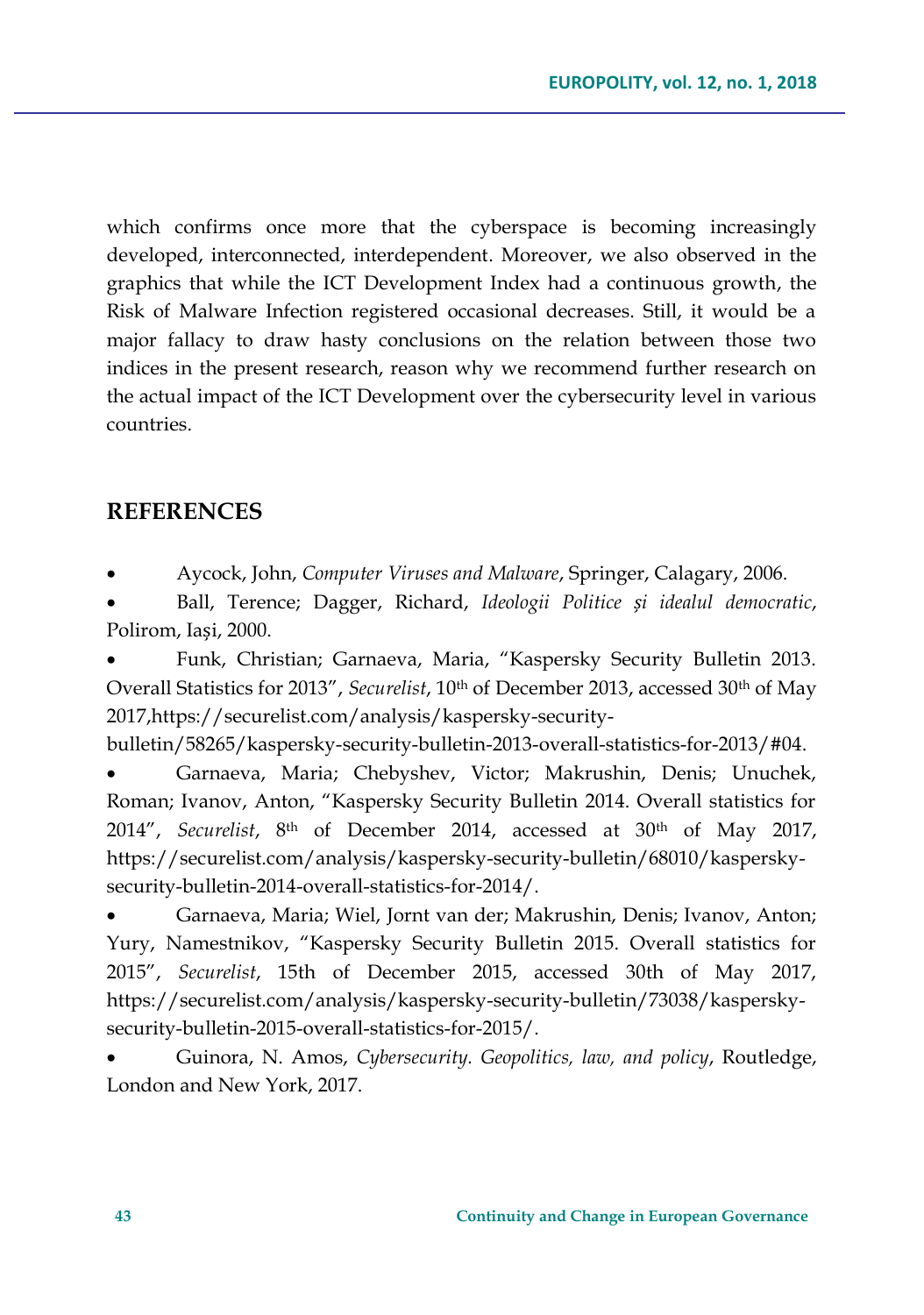"Measuring the Information Society", *International Telecommunication Union*, Geneva, 2012.

 "Measuring the Information Society Report", *International Telecommunication Union*, Geneva, 2014.

 "Measuring the Information Society Report", *International Telecommunication Union*, Geneva, 2016.

 Namestnikov, Yury, "Kaspersky Security Bulletin. Statistics 2011", *Securelist*, 1st of March 2012, accessed 30th of May 2017, [https://securelist.com/analysis/kaspersky-security-bulletin/36344/kaspersky](https://securelist.com/analysis/kaspersky-security-bulletin/36344/kaspersky-security-bulletin-statistics-2011/)[security-bulletin-statistics-2011/.](https://securelist.com/analysis/kaspersky-security-bulletin/36344/kaspersky-security-bulletin-statistics-2011/)

 Namestnikov, Yury; Maslennikov, Denis, "Kaspersky Security Bulletin 2012. The overall statistics for 2012", *Securelist*, 10<sup>th</sup> of December 2012, accessed 30th of May 2017, [https://securelist.com/analysis/kaspersky-security](https://securelist.com/analysis/kaspersky-security-bulletin/36703/kaspersky-security-bulletin-2012-the-overall-statistics-for-2012/)[bulletin/36703/kaspersky-security-bulletin-2012-the-overall-statistics-for-2012/.](https://securelist.com/analysis/kaspersky-security-bulletin/36703/kaspersky-security-bulletin-2012-the-overall-statistics-for-2012/)

 "National Cyber Security Strategy 2: From awareness to capability", *National Coordinator for Security and Counterterrorism*, 2013.

 "National Cyberspace Security Strategy", *China Copyright and Media*, 27th of December 2016, accessed 28th of May 2017, [https://chinacopyrightandmedia.wordpress.com/2016/12/27/national](https://chinacopyrightandmedia.wordpress.com/2016/12/27/national-cyberspace-security-strategy/)[cyberspace-security-strategy/.](https://chinacopyrightandmedia.wordpress.com/2016/12/27/national-cyberspace-security-strategy/)

 Shaohui, Tian (Ed.), "International Strategy of Cooperation on Cyberspace" (unofficial translation in English), *News Xinhuanet*, March 1st 2017, accessed 28th of May 2017, [http://news.xinhuanet.com/english/china/2017-](http://news.xinhuanet.com/english/china/2017-03/01/c_136094371.htm) [03/01/c\\_136094371.htm.](http://news.xinhuanet.com/english/china/2017-03/01/c_136094371.htm)

 "The Defence Cyberstrategy", *Ministry of Defence* (Netherlands), 27th of June 2012.

 The Economist Intelligence Unit, "Democracy Index 2016 Revenge of the 'deplorables'", *The Economist*, London, New York and Hong Kong, 2017.

 Vásquez, Ian; Porčnik, Tanja, "The Human Freedom Index 2016. A Global Measurement of Personal, Civil, and Economic Freedom", *Cato Institute*, Washington, 2016.